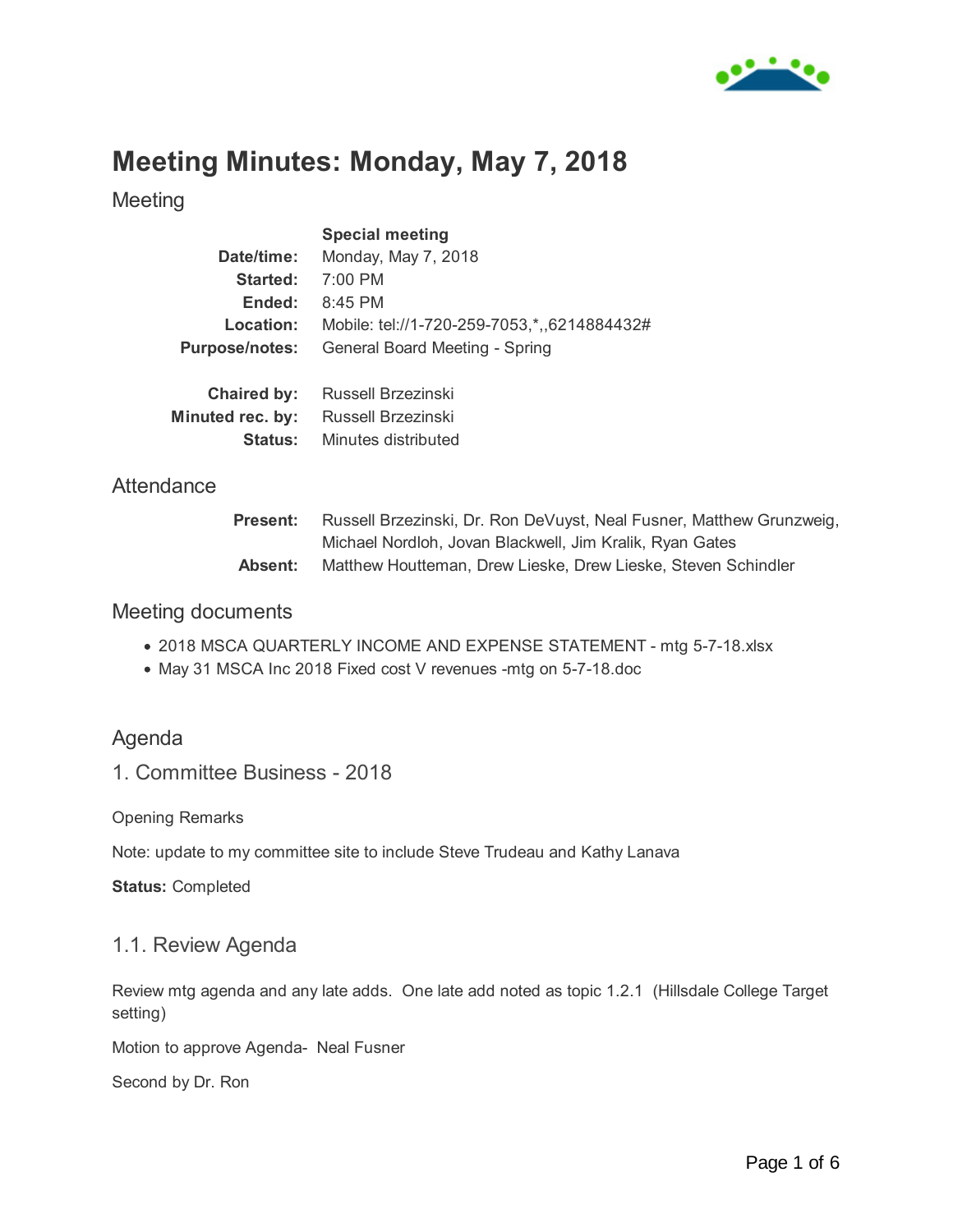

Unanimous Pass

**Status:** Completed

### 1.2. Treasurer's Report

Review of Quarterly treasurer report (see as attachment)

Review of Treasurers report Board discussion and quarterly statement (see as attachment) **Motion** to approve Treasurers report (Matt G.) Second by Ryan Gates. sent to vote - Unanimous Approval by Board **Status:** Completed

### 1.2.1. Hillsdale College

add per request - Neal Fusner

Scope of Discussion: Hillsdale recently hosted a tournament and it was noted by a board member (Neal Fusner) in attendance that a minimum of 7 stations had target presentations that had not changed from prior shoots. Gary Cook noted as target setter of record.

additionally, it was observed that there was at least one party with only two shooters.

Board Discussion on Topic, what transpired, how to react and potential need to target setter training. (Neal noted assistance can be provided by professional target setter)

President (Russell B) stated that He and Neal would discuss matter with Hillsdale, with Matt G in attendance (as Hillsdale Liaison). Trip to be arranged within next 30 days and report back to Board.

**Motion**: (Ryan Gates) Motion to arrange a diplomatic trip to Hillsdale to discuss what transpired, review of NSCA regulations on hosting shoots and discussion on how to address matter going forward.

Second: Matt G

Sent to Vote: Yea: 8 Nay: 0 Abstention: 1 (Neal Fusner)

**Status:** Completed

1.2.2. 2018 Fixed Costs Vs. revenue to BEP and disscussion on 2019 target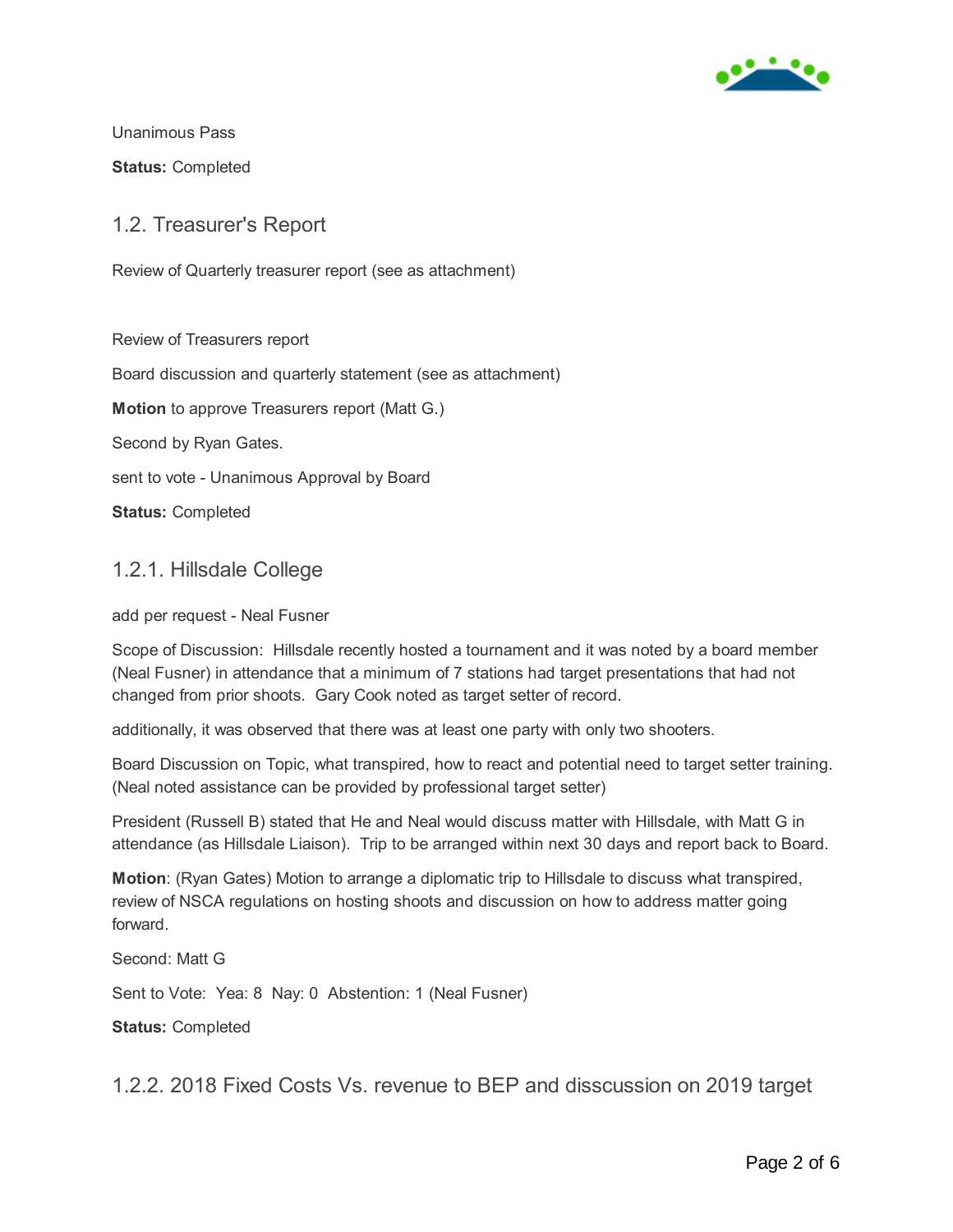

#### fees

see attached document provided by Neal Fusner (also sent to Board via email)

discussion around document and what our Break Even Point (BEP) on target fees.

it appears we are in good shape, but continue to monitor progress from meeting to meeting.

consideration of raising target fees for 2019

**Status:** Completed

# 1.3. Website Report

Drew not in attendance. will need update on website by next board meeting (to be scheduled in June prior to state shoot)

Neal Fusner comment: Need to update board preapproved dates for Pine Ridge to include the friday before each of their remaining 3 shoots. Board approval attained by email vote prior to todays board meeting .

**Status:** Completed

# 2. OLD BUSINESS

**Status:** Completed

# 2.1. MSCA - Secretary Appointment

Open vacancy : Board Secretary

As 5013C Non Profit Corp. in Michigan, Board must have and identify at least three individuals in the following capacities; President, Treasurer and Secretary

these three individuals must be reported to the state by October 1 for the following calendar year (so 10/1/18 for calendar year 2019).

Discussion to follow.

No initial volunteers, so Russell B noted that because we have both a President and Vice President, considering that the requirement only notes the three positions, he could/should step aside as President and fill the Secretary position. By that move, Ryan would then act as MSCA President until that time a suitable candidate for secretary could be secured.

Discussion to follow.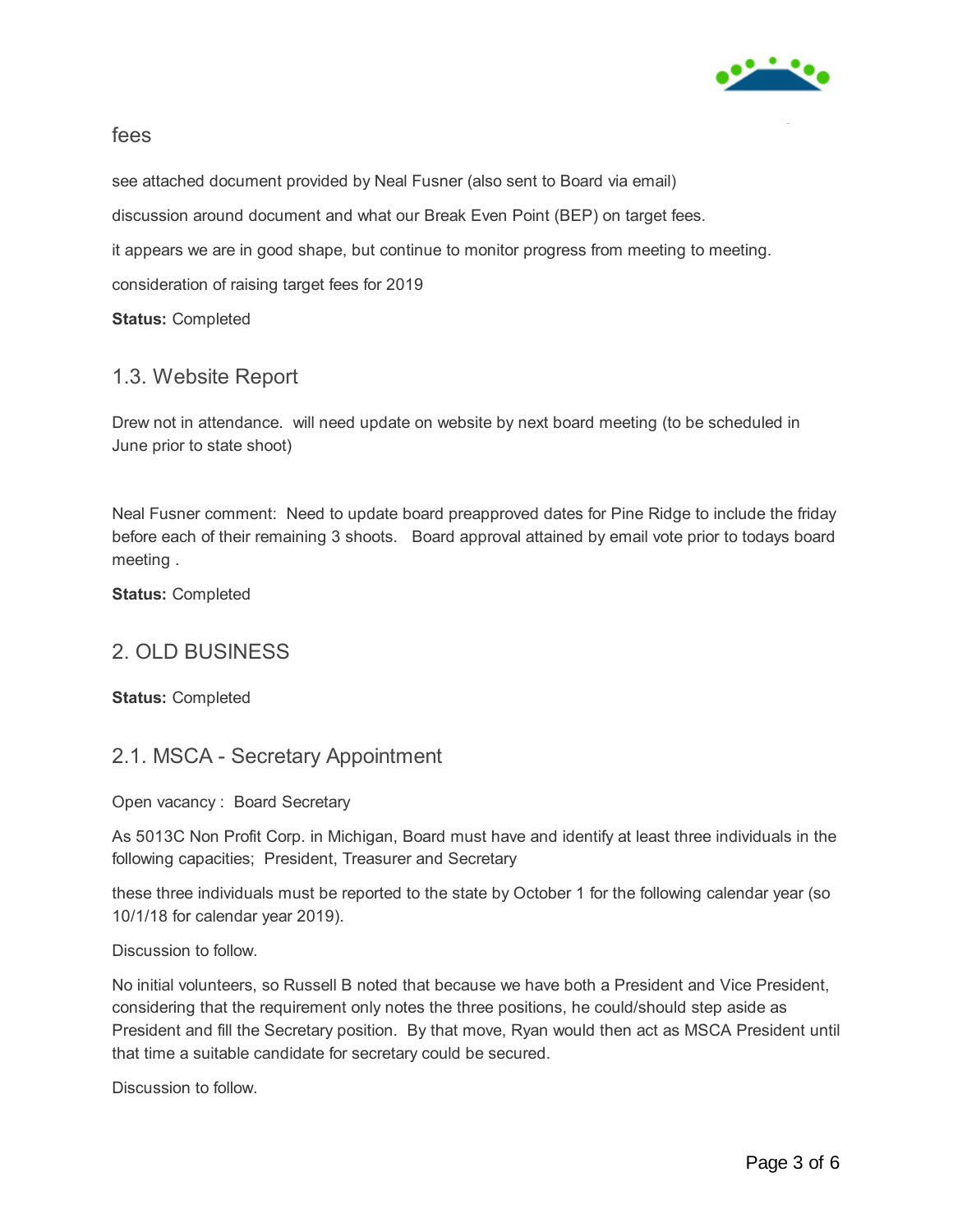

Kathy Lanava inquired on scope and requirements of candidacy. During which, Mike Nordloh volunteered.

**Motion**: By Neal Fusner, second by Jovan Blackwell. Motion to appoint Mike N. as acting Board secretary. Unanimous approval.

**Status:** Completed

### 2.2. Review 2018 HOF Inductee

discussion on 2018 inductee (shooting and/or service)

Matt Houtteman was nominated by Steve Trudeau earlier in the year (steve not in attendance at this meeting).

discussion around point total requirements , where Jim noted that he was well in excess of this minimum for consideration.

**MOTION**: Neal, second by Matt G. Motion to announce Matt Houtteman as 2018, MSCA HOF inductee. Unanimous .

Second discussion around possible inclusion of Mike Rivest under service award (posthumous). Noted that Matt H. had asked for this consideration at the last board meeting. Board has requested that Matt submit the formal application for board review. this is to be completed before next meeting slated for late June. Neal noted that he would relay these next steps to Matt Houtteman as he was not in attendance.

**Status:** Completed

### 2.3. Pine Ridge - Added Shoot Dates

discussion around friday shoot dates to be included to remaining Pine Ridge dates.

Neal as lead.

noted missing shoot reports (due within 15 days after shoot)

Pine ridge added a kiosk to inform shooters of updates/cancellations for the future

relayed the necessity of Pine Ridge to reach out to board members (preferrably officers) of any issues with shoot dates, cancellations, amendments.

Lastly, to note again that there is a request (approved by Board via email vote) to allow Pine Ridge to add the friday before their posted saturday shoots (3 remaining) to make up for the earlier cancellation (due to inclement weather).

**Status:** Completed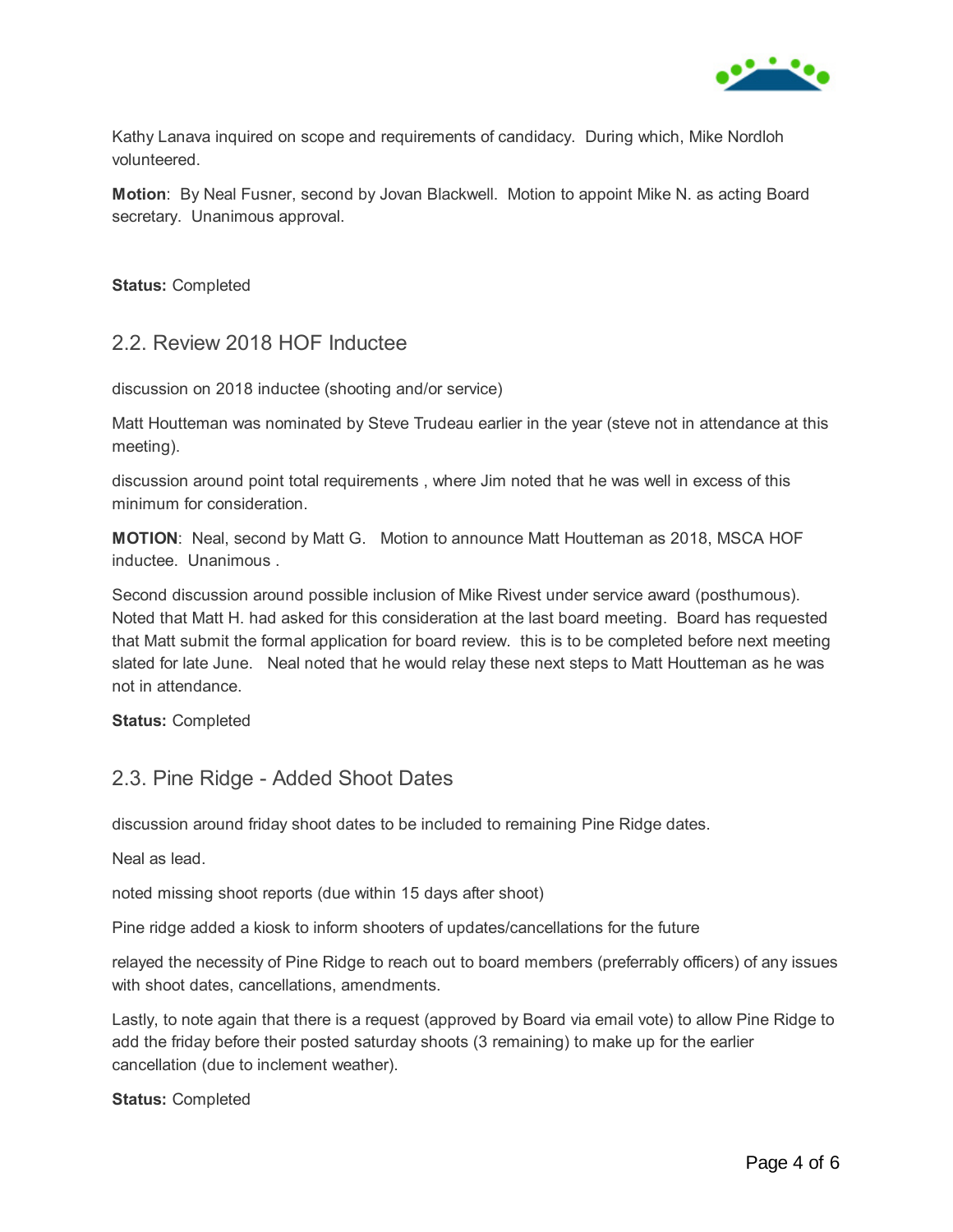

### 3. NEW BUSINESS

Any new discussion topics presented to the Board

Jim K noted that he was reviewing the ByLaws of MSCA and was "cleaning up the language". Noted that he would archive the original as master and then send out to the board an amended form for review.

discussion followed.

Jovan noted that this is typically conducted at our "annual meeting", which is typically held in Oct/Nov for the following year.

Next Steps: Jim will continue with his review and suggested editing. He will then forward to the Board for review. Final and formal approval of possible amended ByLaws to be conducted at our Annual Meeting later this fall.

#### **Status:** Completed

#### 4. MISC.

any additional or miscellaneous items for the board

Neal noted that Grand Blanc has spent (to within cents) of their Trophy Allotment for State Shoot.

also noted that parking has been identified as a potential issue and that contingency plans are already in play by Grand Blanc to service the shooters, parking , quad and trailer storage.

#### **Status:** Completed

### 4.1. Proposed Meeting Schedule for Calendar Year

discussion around need for locking down formal board meeting dates within the calendar year

light discussion . deferred to annual meeting.

more pressing need is short term window

**Status:** Parked

#### 4.1.1. Set date for next meeting

establish next board meeting date